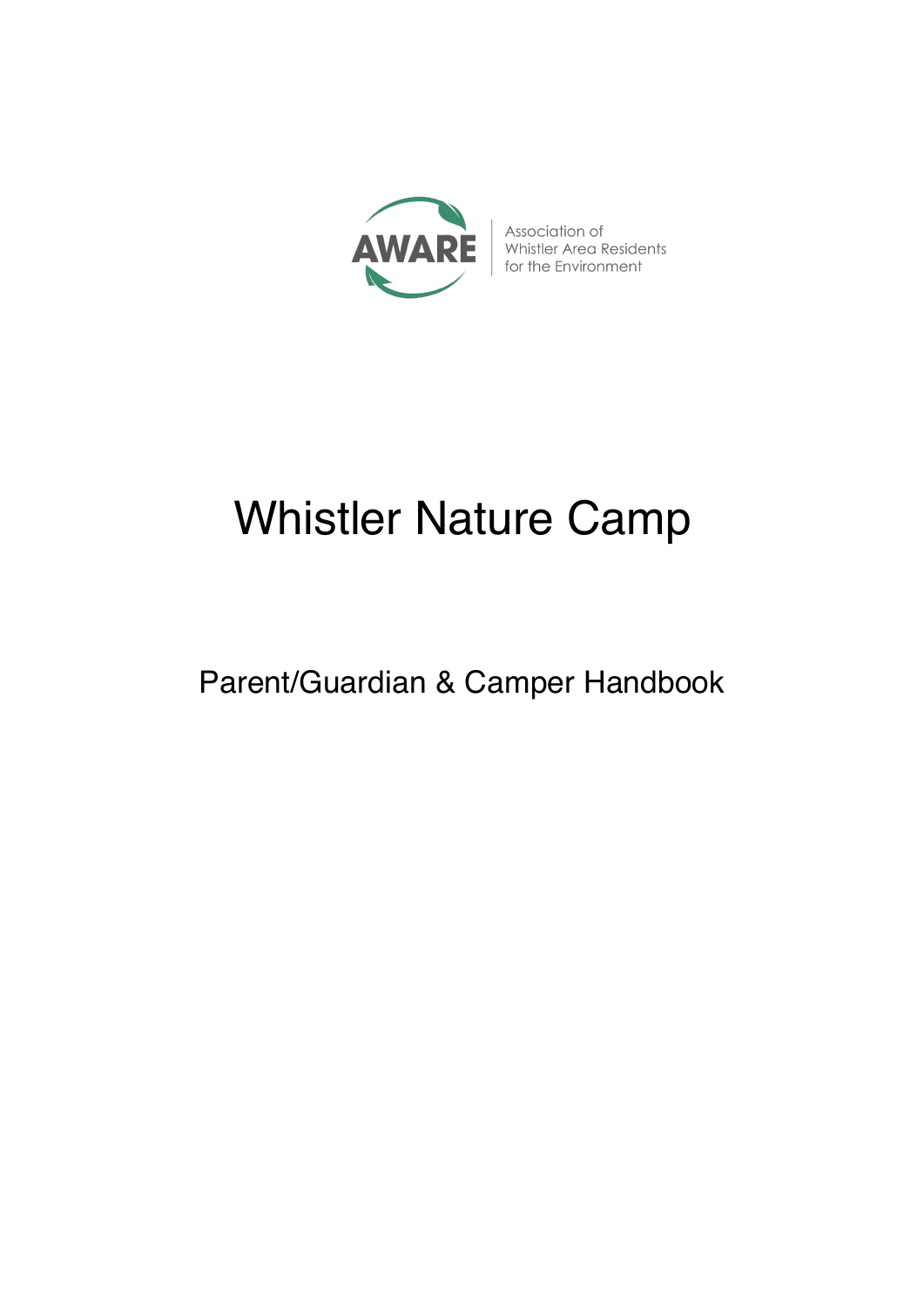Dear Parent/Guardian,

The purpose of this handbook is to inform you and your camper of all the need to know information necessary for an enjoyable experience at camp. Please take the time to read this entire handbook with care.

### Table of Contents

| About Us                                     | $\overline{2}$ |
|----------------------------------------------|----------------|
| <b>Contact Information and Camp Location</b> | 3              |
| Drop-off and Pick-up Times                   | 4              |
| What to Bring                                | 4              |
| <b>Behaviour Management</b>                  | 5              |
| <b>Health and Safety</b>                     | 6              |
| Drop-off and Pick-up Policy                  |                |
| <b>Cancellation and Refund Policy</b>        |                |
| <b>Liability Waivers and Medical Forms</b>   | 8              |
| <b>Whistler Nature Camp Code of Conduct</b>  | 10             |

### About Us

#### Association of Whistler Area Residents for the Environment (AWARE)

AWARE is a member driven charity that works to protect the natural environment in Whistler and the Sea to Sky through advocacy and speaking up about key environmental issues, while empowering others to do the same through sciencebased research and education.

AWARE works towards a vision of a knowledgeable community that is engaged and empowered to preserve and enhance the environment on which it depends.

#### Whistler Nature Camp

Whistler Nature Camp (WNC) offers a unique opportunity for kids to connect with Whistler's natural backyard! Imagine a place where their natural sense of wonder can ignite at the center of their fun and learning. Whether catching bugs, observing wildlife, befriending a tree, playing games or partaking in crafts, kids will have the chance to discover connections with the natural world and each other.

Whistler Nature Camp strives to provide opportunities that will nurture children's innate curiosity about the natural world, foster their understanding of the interconnectedness of all living and non-living things, and instill in them an abiding sense of care and responsibility for the well-being of their communities and planet Earth.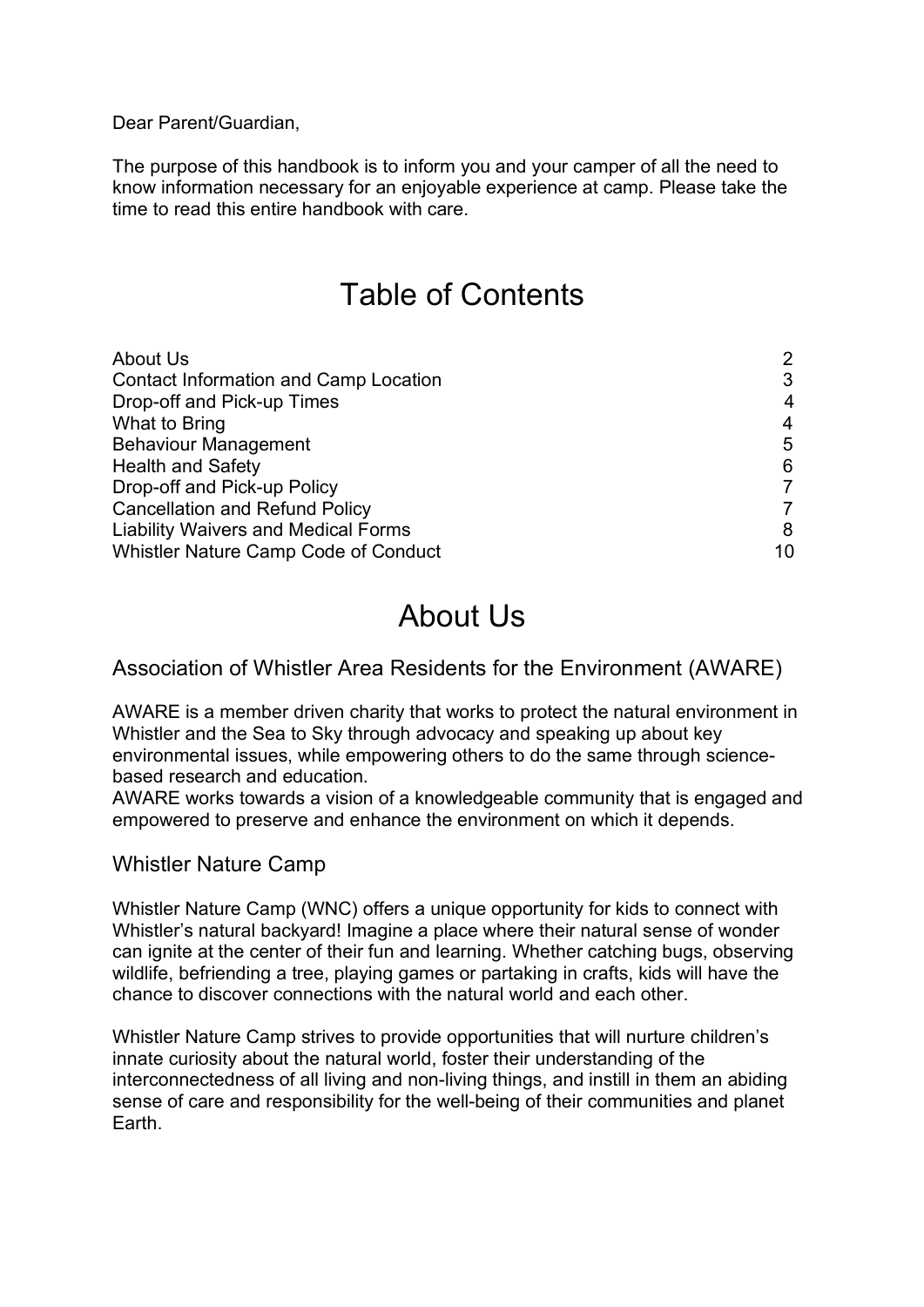# Contact Information

If you have any questions or concerns please feel free to contact the Program Coordinator at any time. We are pleased to offer our assistance!

### **Nature Camp Phone Number (604) 698 6232**

Environmental Education Coordinator

Kristen Jones Camp Cell: (604) 698 6232 Email: naturekids@awarewhistler.org

AWARE Executive Director

Claire Ruddy Cell: (604) 966 7806 Email: cruddy@awarewhistler.org

### Emergency Phone Number

Police, Fire or Medical Emergency 9-1-1

Non-emergency Phone Numbers

| <b>Whistler RCMP</b>                | (604) 932 3044 |
|-------------------------------------|----------------|
| <b>Whistler Fire Rescue Service</b> | (604) 935 8260 |
| <b>Emergency Program</b>            | (604) 935 8473 |
| <b>BC Ambulance (Whistler)</b>      | (250) 953 3298 |
| <b>Poison Control Centre</b>        | (800) 567 8911 |





### Camp Location

Address - Spruce Grove Field House 7328 Kirkpatrick Way Whistler, BC V0N 1B0

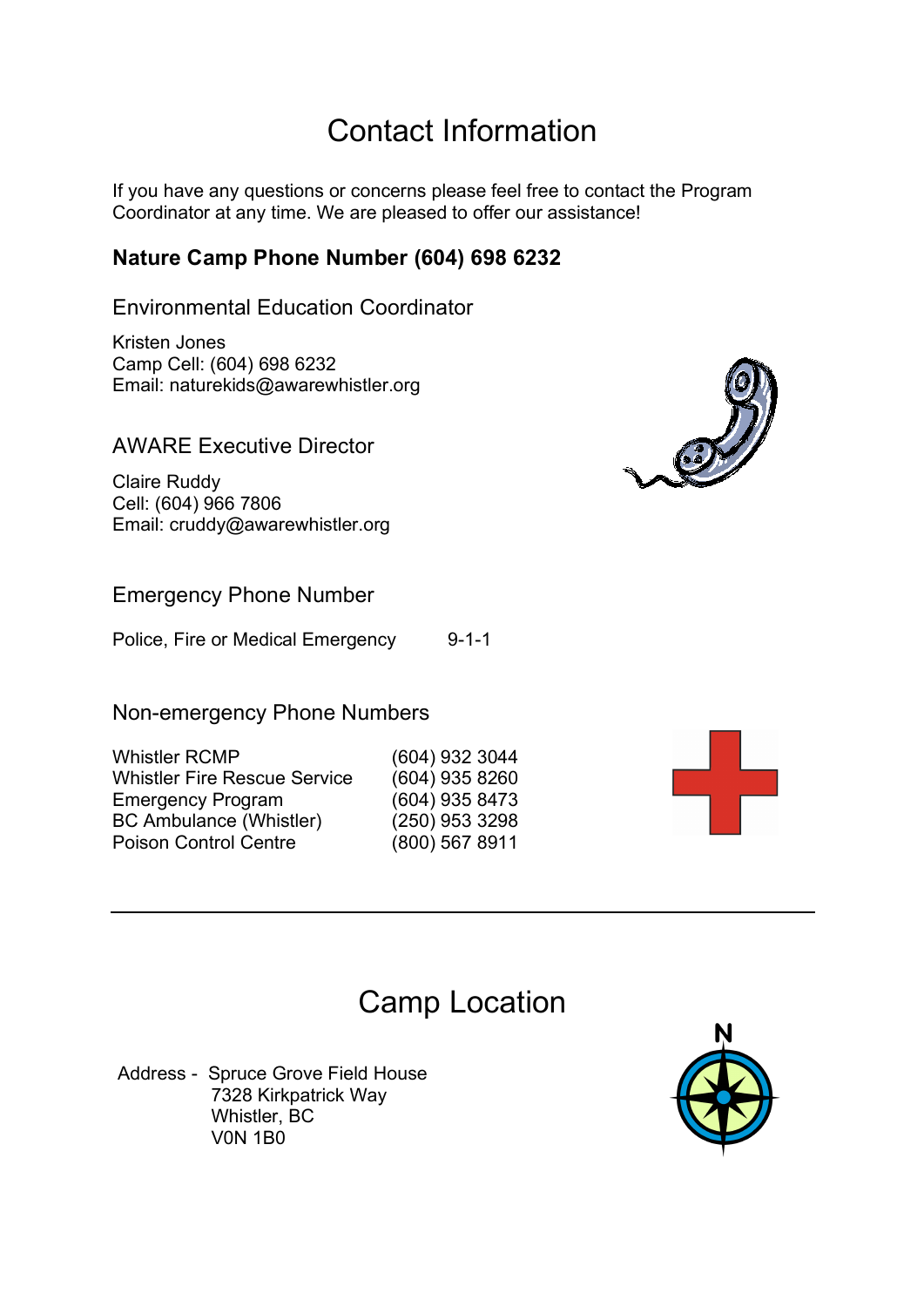# Drop-off and Pick-Up Times



8:30 - 9:00 | Camper Drop-off

3:15 - 3:30 | Camper Pick-up

3:30 - 5:30 | Optional After-Camp Program (pick-up at or by 5:30)

# What to Bring

- Closed-toe shoes
- Reusable water bottle
- Sun hat
- Camp friendly clothing
- Lunch and 2 snacks
- Sunscreen (\*please sunscreen your child at beginning of day and then pack their sunscreen in their bag)
- Epi-pen or other allergy medication if required (\*please notify staff)

### Optional:

- Sunglasses
- Bug Spray (\*only personal bug spray will be applied to child)
- Rain gear

### No Electronics Policy

To ensure every camper gets the most out of Whistler Nature Camp programming we ask that children do not come to camp with any electronics (including IPods, gaming devices or phones). Staff will ask any campers with electronics to keep them in their bags inside the Spruce Grove Field House until end of day.

### Whistler Nature Camp Merchandise

Looking for some summer camp swag? Look no further, we have Youth and Adult size ball caps for sale on site. Just ask one of our friendly staff!

Whistler Nature Camp Hats | \$20



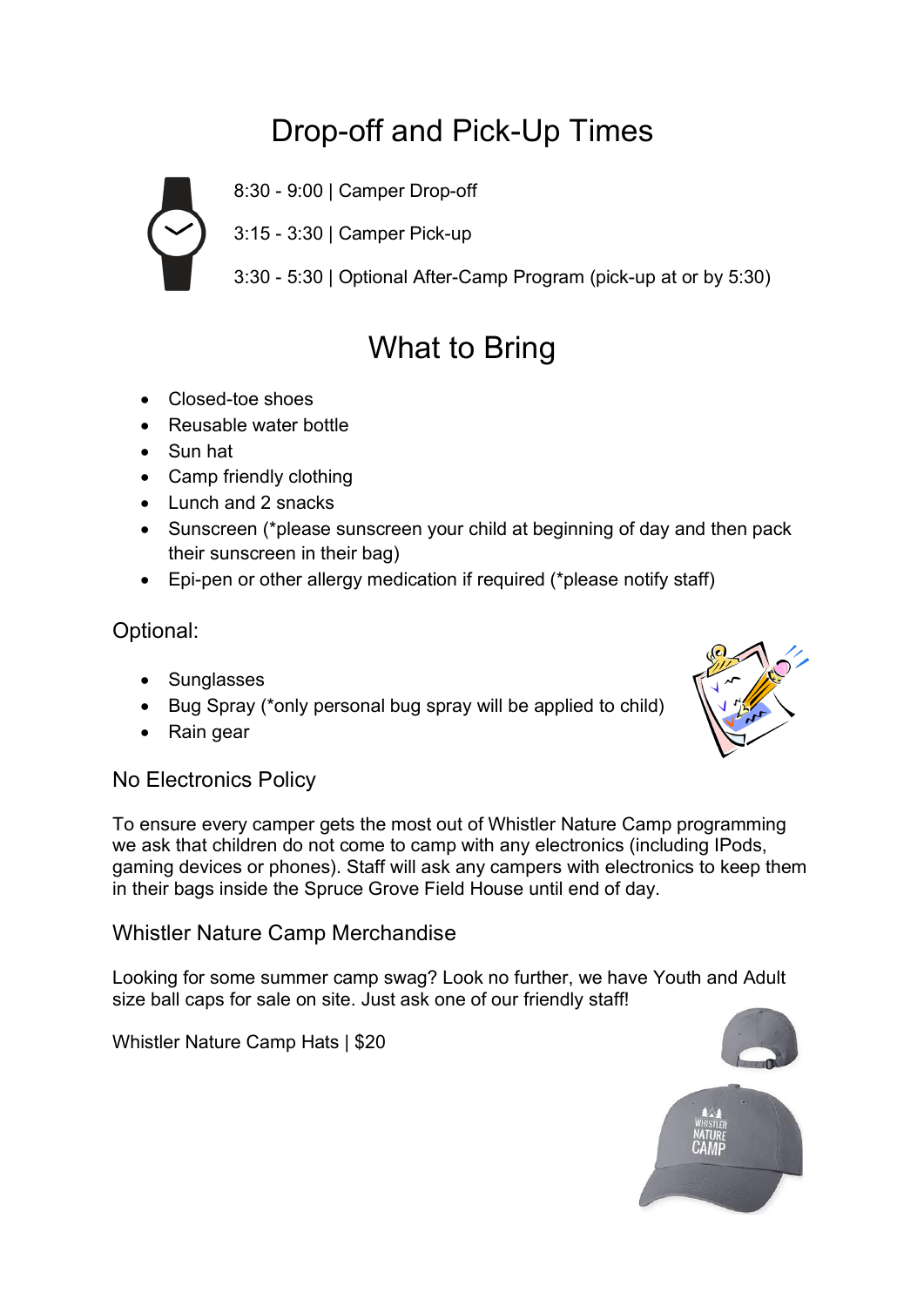# Behaviour Management Policy

This summer, the five major rules are:

Respect **O**thers Respect **H**elpers Respect **Y**ourself Respect **E**nvironment Respect **S**upervisors



These rules can easily be remembered by the acronym, **OH YES**!

#### Preventative Measures

All families in our camps will be asked to sign a Code of Conduct. All camp interpreters will be versed in our protocols and policies, as identified in this handbook.

Our team does their best to address situations while they are in the preliminary stages so that we may avoid serious discipline issues. In the morning, camp interpreters will talk about expectations for the day to set kids up for success.

### Protocol for Dealing with Challenging Children

In the event that a camper displays inappropriate behaviour, the following steps will be taken:

- If a difficult situation arises: Staff will speak with the child. Address why the action was not OK and how their actions impact our group. The child will have quiet time out to contemplate their actions until they are ready to apologize in a meaningful manner to the group (if applicable) or the other child(ren) involved. If necessary, staff will talk with the parent/guardian at end of day.
- If a second difficult situation arises: The camper will receive another time out as well as a phone call home to his or her parent/guardian. If the offence is of serious nature, the parent/guardian will receive a phone call even if the occurrence is a first offence.
- Serious behaviour issues or a third difficult situation: If a child is endangering the safety of themselves or others, parents/guardians will be called to pick their child up. Parents/guardians will also be called to pick up their child should the integrity of the camps be compromised due to an inability to teach/learn due to the behaviour of one child. If a parent/guardian is not available, an emergency contact will be called.

**Additional Information:** Whistler Nature Camp operates on a three-strike rule. The first and/or second time a child is dismissed early from camp on terms of misbehaviour - there will be no refund. The third time, the child will no longer be able to participate in the Nature Camp program (families will be refunded for the programs, less a 10% admin fee and no refund for the days the child has been picked up).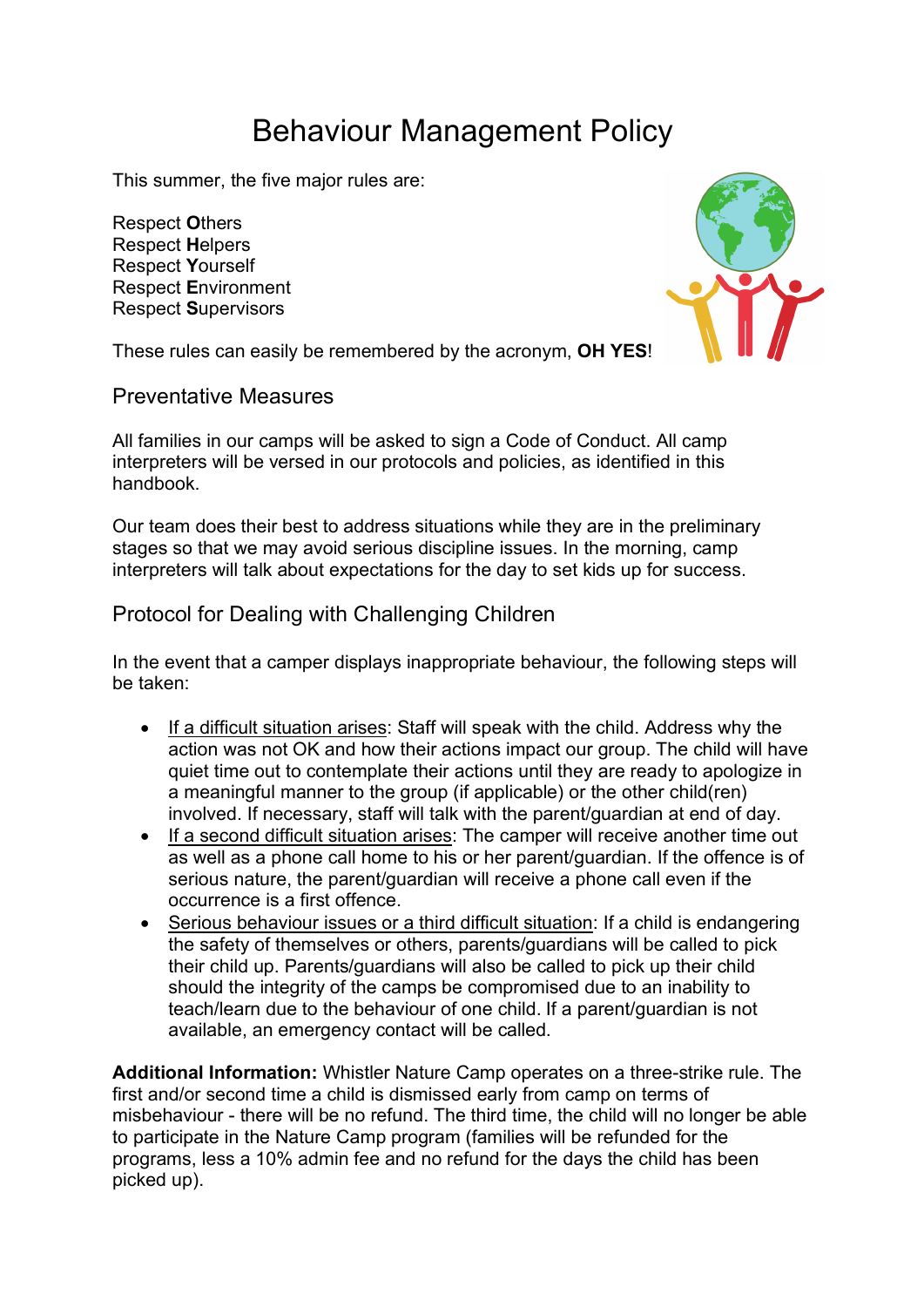# Health and Safety

### Protocol for Keeping Children Healthy/Administering Medications

Written permission must be given by the parent or guardian in order for any WNC staff to administer any medication (pain killer, etc). In cases of emergency (anaphylactic response) Benadryl can be administered - this is covered in our emergency medical care waiver. Benadryl will be carried on all excursions.

Children with fever, vomiting or diarrhea within the last 24 hours will not be permitted to attend camp. If children are sent home sick, no refund will be provided.

#### Sunscreen and Bug Spray

**Parents/guardians must sunscreen their children prior to drop off.** Staff will reapply sunscreen after lunch with the camper's personal sunscreen. In the event sunscreen is forgotten, staff will re-apply with camp sunscreen (unless medical forms indicate the camper has sunscreen allergies or other skin sensitivities).

If a parent/guardian wishes for staff to apply bug spray to their child during the day, they must provide the bug spray.

#### Edible Wild Foods

Campers will have the opportunity to eat food we find in the forest like berries and wild ginger tea. If you have any concerns please talk to a camp leader.

#### Camp Boundaries

While outside, children will be under direct supervision. They will be reminded of their boundaries at the beginning of the day. Unless given specific directions, campers must keep leaders in sight at all times.

#### Wilderness Safety

All camp staff are trained in the case of a wildlife encounter or lost child – here are the rules we tell campers before going outside:



*What do I do if I see a bear or cougar?*

Stay calm and keep away from the animal. Don't look it in the eye. Back away slowly – if possible, take the same route out that you came in. Let camp leader know what you have seen.

*What if I get separated from the group?*

Stay calm and stay where you are. We will come and find you.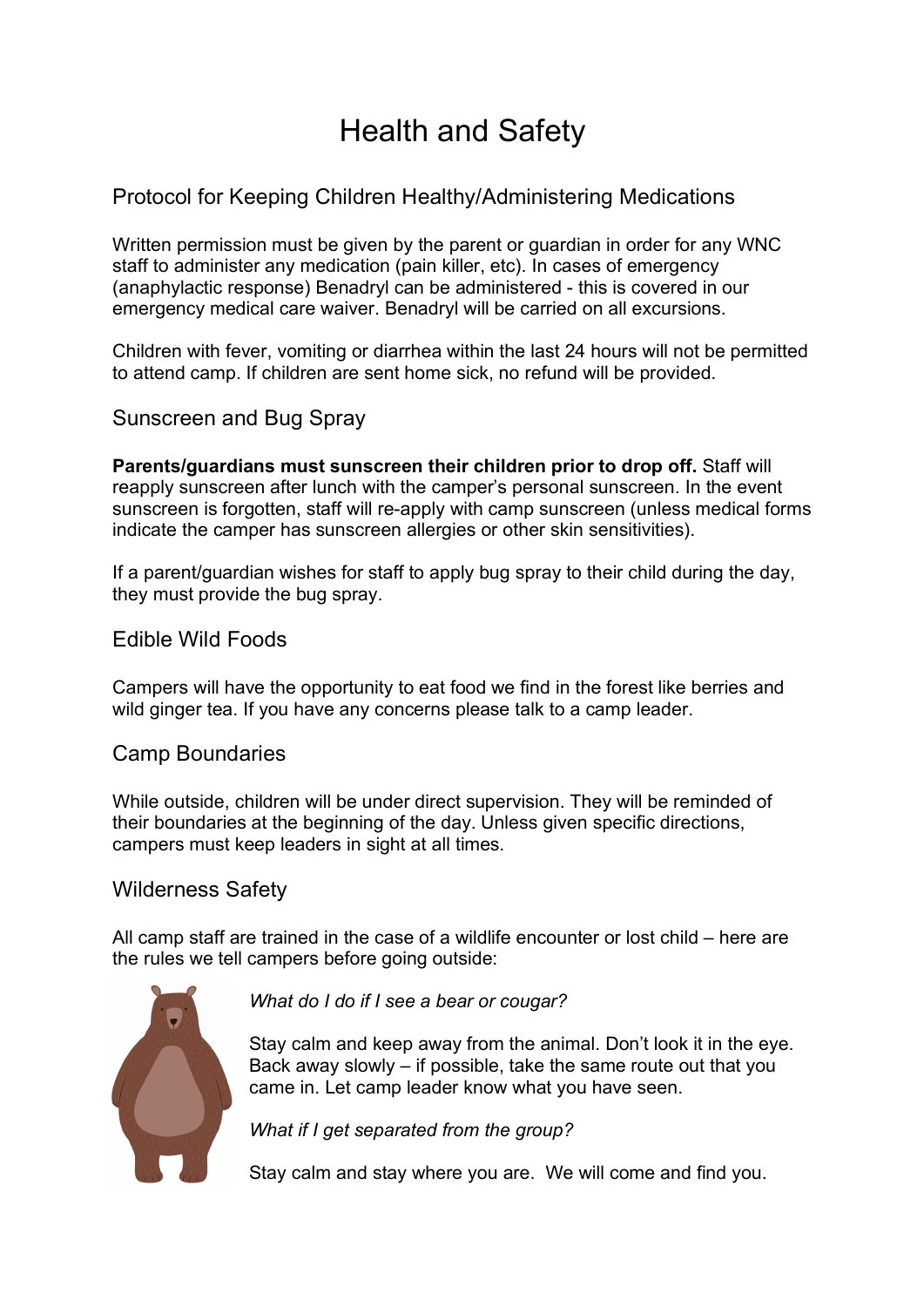# Drop-Off and Pick-Up Policy

### Drop-Offs

Parent/guardian must speak directly with the staff at sign-in to ensure we have all the information necessary for the day. This includes permitting someone other than the child's parent/guardian to pick them up at the end of the day.

Children biking or walking home by themselves at the end of the day must have written confirmation from their parent/guardian signed and dated each day that they are leaving alone. Children leaving alone may not leave before the end of the camp, unless authorized by their parent/guardian. Children may not leave the Nature Camp until staff have had confirmation from their parent/guardian.



Pick-Ups

Parents or guardians have the opportunity to opt into the WNC extended-program during registration which extends the camp day from 3:30 to 5:30pm. Only those who have signed up and paid the fee for this service will be considered for the program. If staff members are held up due to late pick-ups during regular or extended camp hours, parents/guardians will be charged \$10 for the first 15 minutes and \$1/minute thereafter.

# Cancellation and Refund Policy

Cancellation Policy

If **we** need to cancel: We will do everything possible to avoid program cancellations. However, programs with insufficient registration will be cancelled seven days prior to the start date. In this circumstance, we will accommodate your child at an alternative time or we will provide you a full refund.

If **you** need to cancel: If you cancel seven (7) days or more prior to a start date, a full refund, less a 10% administration fee, will be granted. No refunds will be issued with less than seven days of notice. In medical cases, full refunds (less the 10% administration fee) will be granted with a doctor's note.

All credits must be used within the current camp season. Credits will not be carried over into the following year.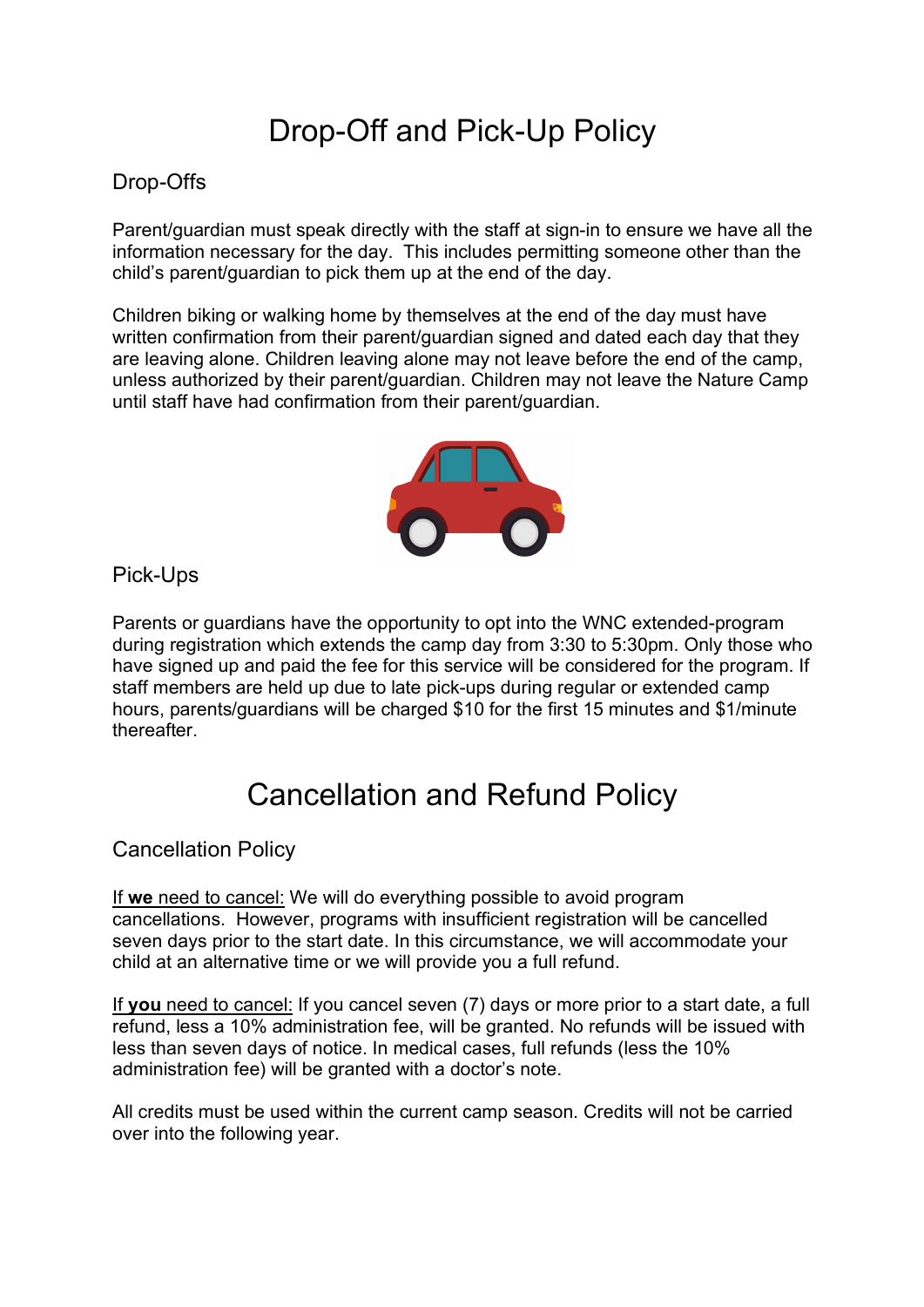# **Whistler Nature Camp Code of Conduct**

Parent(s)/Guardian(s), please take a moment to read through our Code of Conduct with your child/children and ensure that they understand our expectations for them while attending camp.

During Whistler Nature Camp, I will:

- Show respect for camp leaders by listening and following camp rules (if any rules are unclear or there are rules campers do not agree with, they are encouraged to discuss it with their leader)
- Explore and play safely
- Show respect for the environment and "leave nothing but footprints" outside
- Be kind to all wildlife, big and small
- Stay in the boundaries at all times
- Use appropriate language
- Include others and treat others as I would like to be treated
- I will talk to a leader if I am upset or feeling sad (they are there to listen and help me)
- Above all, I will try my best and discover something new!

I understand that Nature Camp operates under a three-strike rule. If I cannot follow the Nature Camp rules, I know that my Parent(s)/Guardian(s) will have to pick me up from Nature Camp. The third time this happens, I will not be able to participate in Nature Camp programs.

 I have read and understand the Whistler Nature Camp Code of Conduct and will do my best to follow the above points.

 $\mathcal{L}_\text{max}$  , and the contract of the contract of the contract of the contract of the contract of the contract of the contract of the contract of the contract of the contract of the contract of the contract of the contr

Camper Signature **Camper Signature Parent/Guardian Signature**